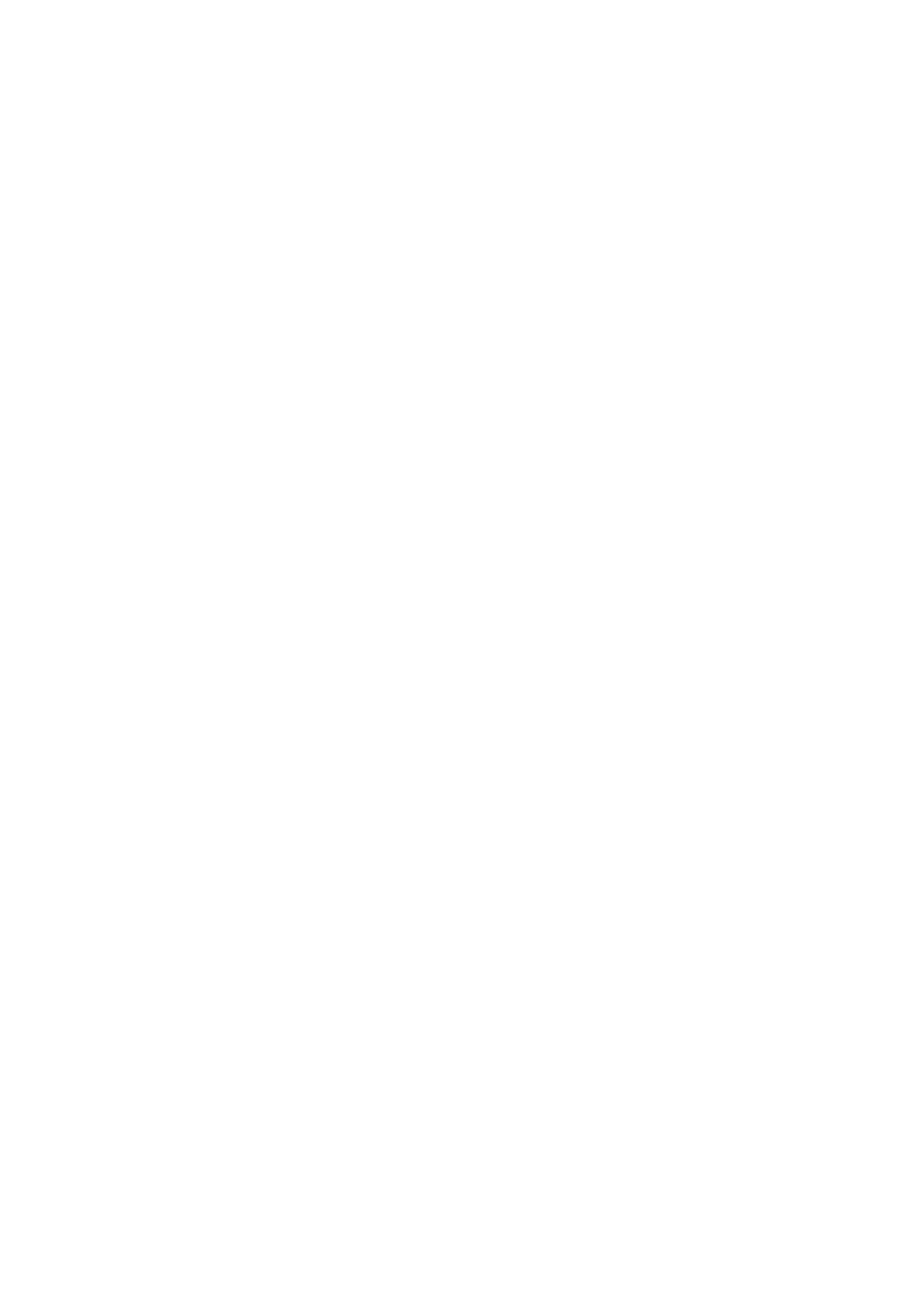### **Level 0**

This is level 0 of the Gradesta protocol

The purpose of level 0 is to provide the absolute minimal required functionality.

If you want to add new functionality, add it to level 1.

*While this source file is licensed under the LGPLv3, You should consider this document to be read only. Changes to level 0 of the protocol are not welcome.*

*The reason for this is not animosity towards others, but due to a desire to maintain compatibility as widely as possible.*

| <b>Message</b>                                     |                       |  |  |
|----------------------------------------------------|-----------------------|--|--|
| ForClient<br>Vertex<br>VertexState<br>UpdateStatus | ForService<br>Address |  |  |
| <b>Shared</b><br>DataUpdate<br>PortUpdate          |                       |  |  |
| EncryptionUpdate<br>VertexMessage<br>Time          |                       |  |  |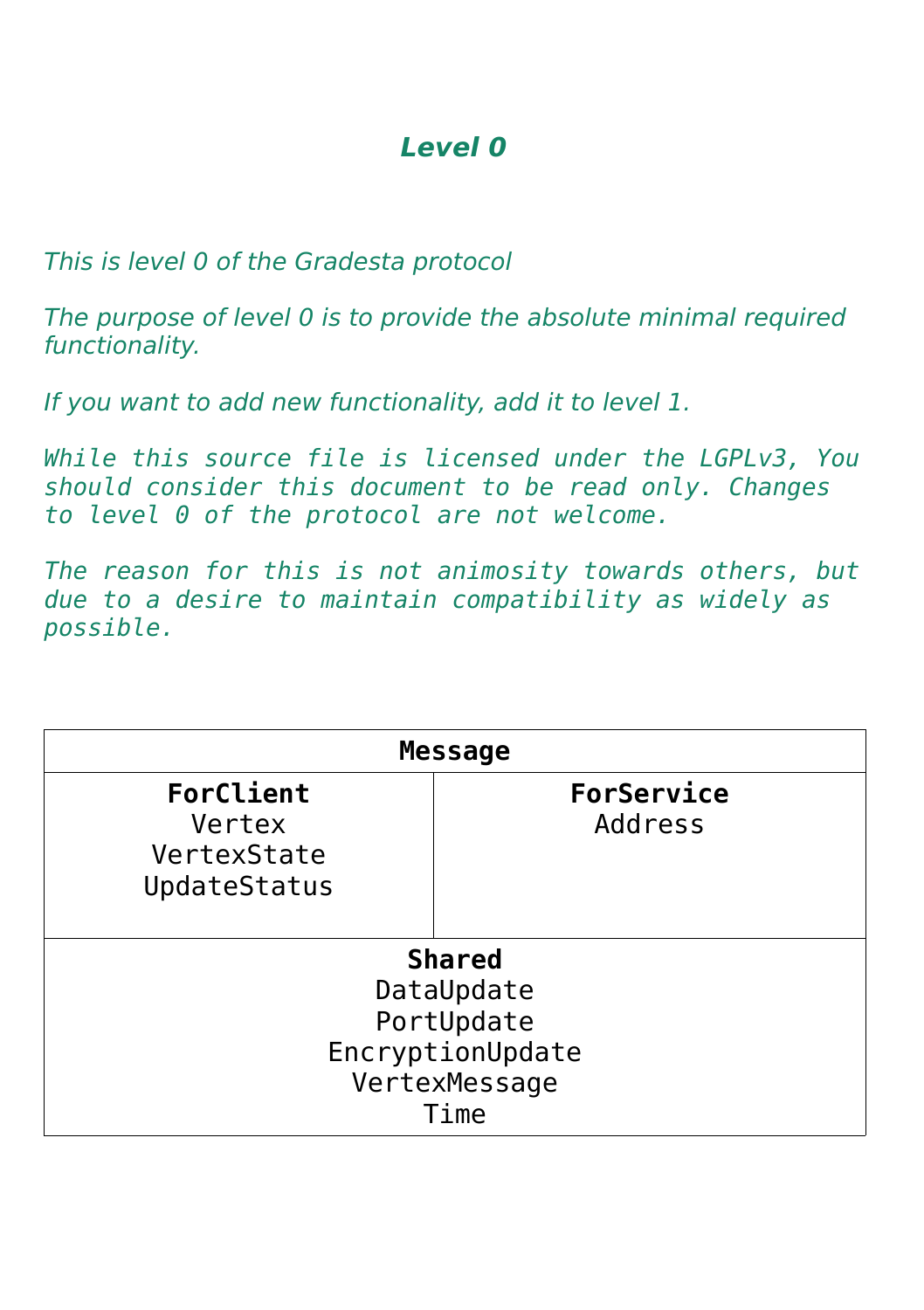```
@0xa838a0f012aecc79;
```

```
struct Message {
  forClient @0 :ForClient;
}
```
@1 :ForService:

struct **ForClient** {

| vertexMessages | @0 : List (VertexMessage);                    |
|----------------|-----------------------------------------------|
| vertexes       | @1 :List(Vertex);                             |
| vertexStates   | (@2 :List(VertexState);                       |
| updateStatuses | @3 : List(UpdateStatus);                      |
| portUpdates    | @4 : List (PortUpdate);                       |
| dataUpdates    | @5 : List (DataUpdate);                       |
|                | encryptionUpdates @6 :List(EncryptionUpdate); |
| timestamp      | $(07 : List(Time)$ ;                          |
|                |                                               |

 Timestamp is sent as a list, but it is really just an optional value.

```
}
```

| struct ForService { |  |   |
|---------------------|--|---|
| vertexMessages      |  | @ |

vertexMessages @0 :List(VertexMessage);<br>portUpdates @1 :List(PortUpdate); portUpdates @1 :List(PortUpdate); dataUpdates @2 :List(DataUpdate); encryptionUpdates @3 :List(EncryptionUpdate); select  $@4$  : List(Address);

```
Instance ids<br>deselect
```
- $(05 :List(Int64))$ ;
- timestamp @6 :List(Time);

}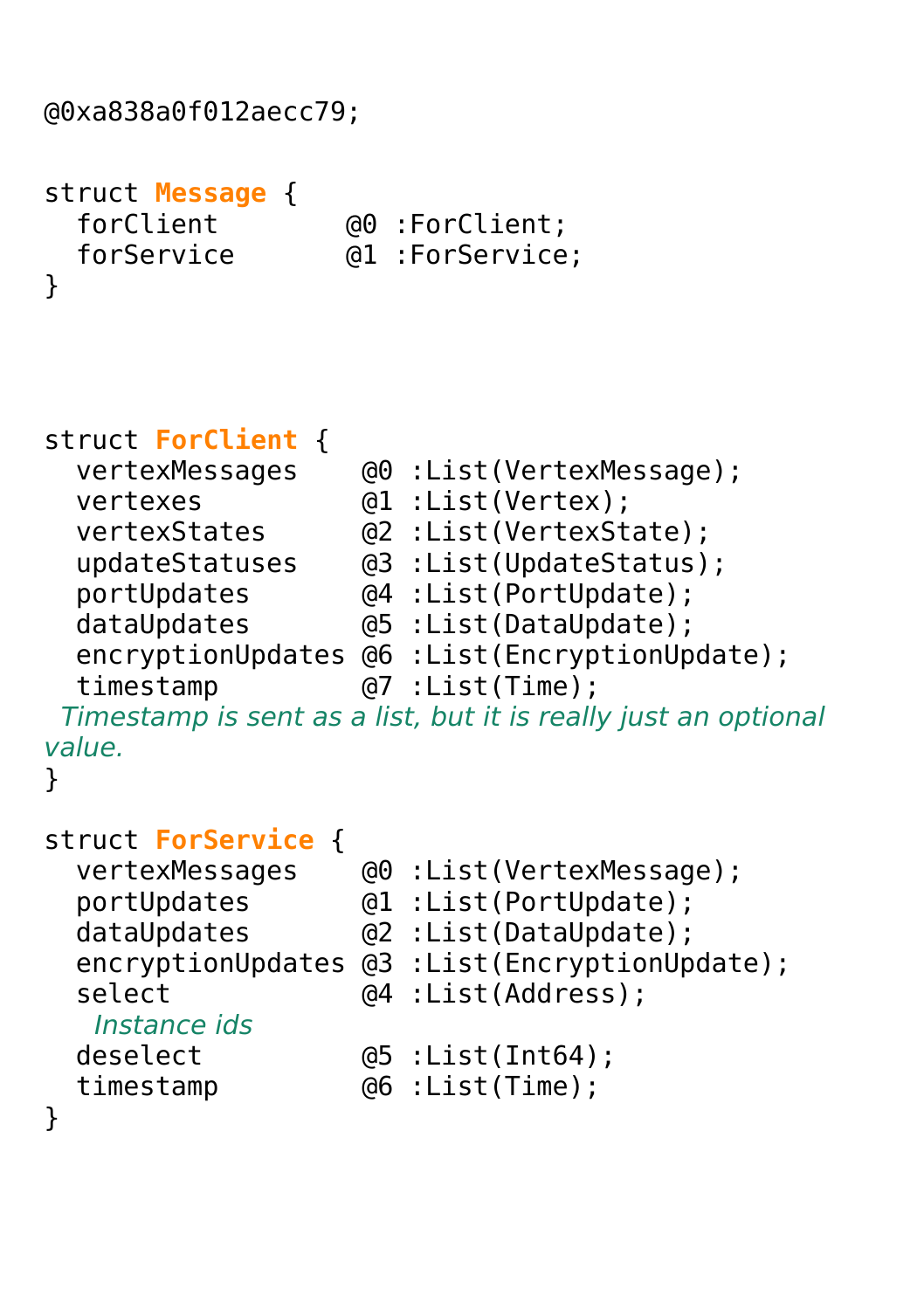#### **struct Address**

Addresses are strings with no maximum length. They can include utf-8 emoji's. They have five or six segments. There form is:

#### gradesta://<host>(:port)/<locale>/<service name>/<service specific vertex address>?<query>#<state to be passed to view>

**OR** Service of the state of the state of the state of the state of the state of the state of the state of the state of the state of the state of the state of the state of the state of the state of the state of the state o

#### <path to unix socket>:<locale>/<service name>/<service specific vertex addresss>?<query>#<state to be passed to view>

the anchor after the # is cut off by the client and not actually sent to the service. GUIs should default to url DECODING the strings so instead of showing URL encoded text. Each segment may contain any valid utf-8 character except newline, `/` and `:`. The service specific address may contain `/`. If it does contain `/` then prefix substrings of the address when using `/` as a separator must also be valid addresses. That means if

 `gradesta://example.com/en-us/foo/bar/baz/baf` is a valid address:

`gradesta://example.com/en-us/foo/bar/baz*` and `*gradesta://example.com/en-us/foo/bar` must also be valid addresses.

 Addresses should be urlencoded when copied to the clipboard but should not be urlencoded on the wire.

*PS: Of course the host/path segment must be a valid hostname or path and hostnames typically don't contain emojis ;)*

*PPS: The service name `meta` is reserved for level1 of the protocol.*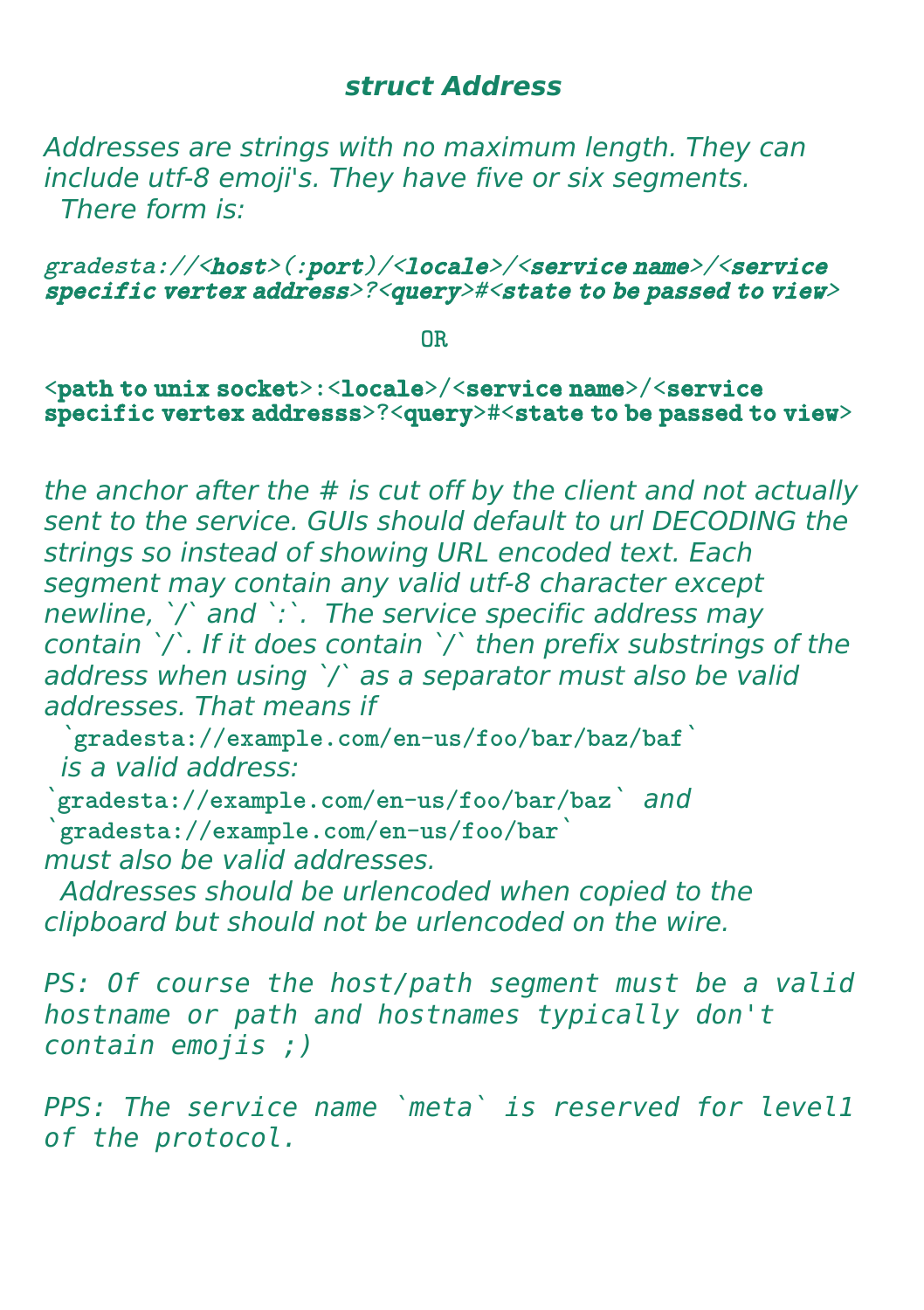struct **Address** { socket @0 :Text; socket is either gradesta://example.com:<port-number> or gradesta://example.com or /path/to/unix/socket it can also be  $\wedge$  if the socket is a standard local gradesta manager service locale @1 :Text serviceName @2 :Text; @3 :List(Text); Names of quargs qargs  $@4$  : List(Text); Values of quargs *qargs and qvals can be zipped together to get the pairs you want.* qvals @5 :List(Text); The id of the identity. Identities are gnupg derived and are specified at level1 of the protocol identity @6 :UInt64; }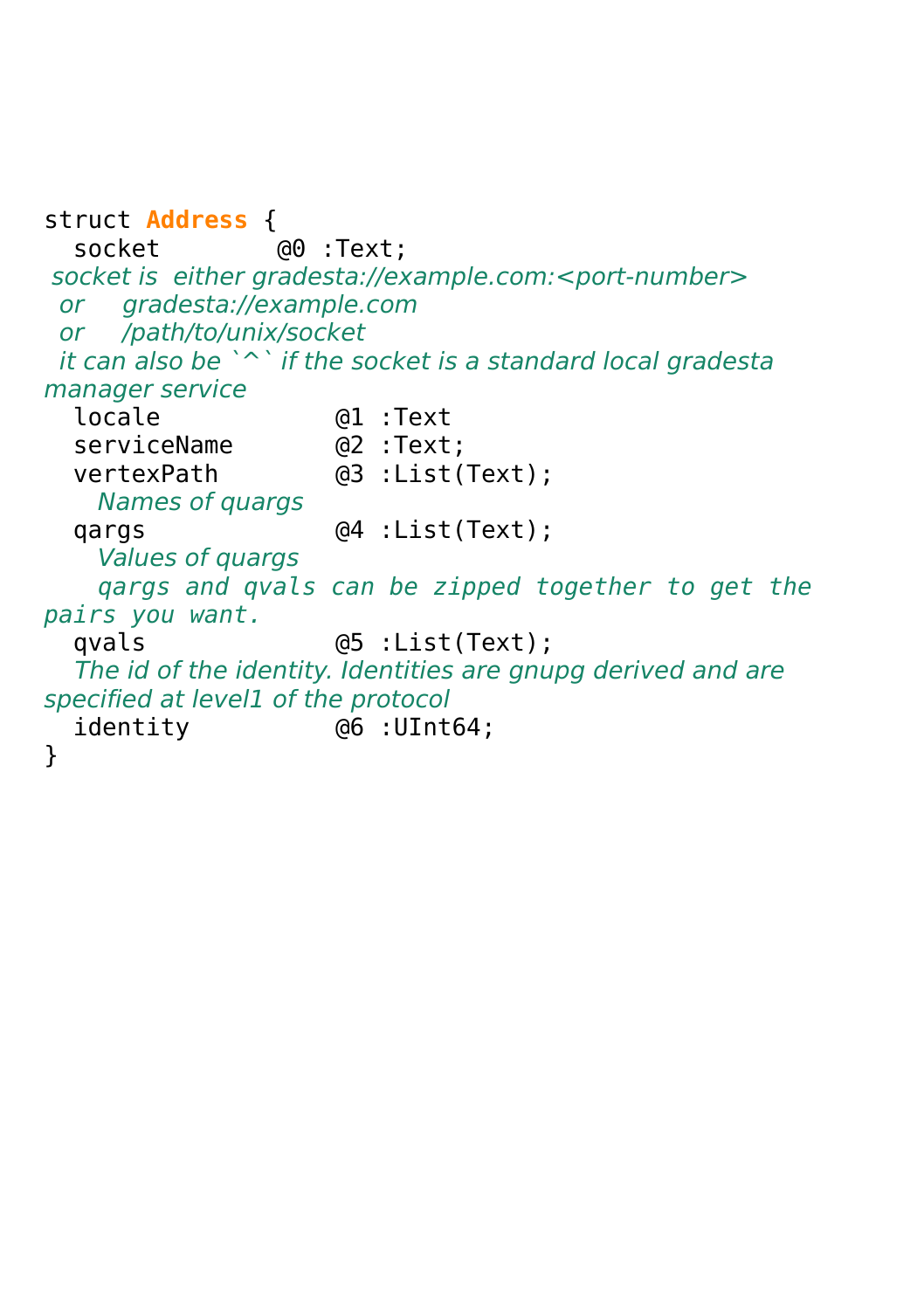### **Shared messages**

Messages are passed between the client and the vertex. These are arbitrary data and are not specified at this level of the protocol. This level of the protocol only specifies the routing of messages to vertexes.

```
struct VertexMessage {
  vertexId @0 :UInt64;
  data @1 :Data;
```

```
}
```
# **Heartbeating**

We copy, and use, websocket's PingPong method for heart beating. This means that the service sends a ping message when it starts to feal like the client might no longer be active. If it does not get a Pong or other response within a given short amount of time the service will free the resources associated with that client.In our case a Ping using websockets is a literall ping. Otherwise, any time we get an otherwise empty ForClient message that has a timestamp set, this is considered a Ping end the client should respond immediately with a Pong (an empty ForService message with the timestamp set)

struct Time {

 Actual number of seconds since 00:00:00 1.1.1970 None of that leap second nonsense, we're interested in linear time.

time tai secs @2 :Int64; Nanosecond part of time. Note, it can be quite a problem to find the correct TAI time.

time\_tai\_ns @3 :Int32;

 These fields are somewhat optional. The protocol functions without them set but it is better to set them for better debugging and profiling.

Prefer in this order:

1. TAI time.

 2. Linear UNIX time (no leapseconds while the program is running)

3. Non-linear UNIX time

}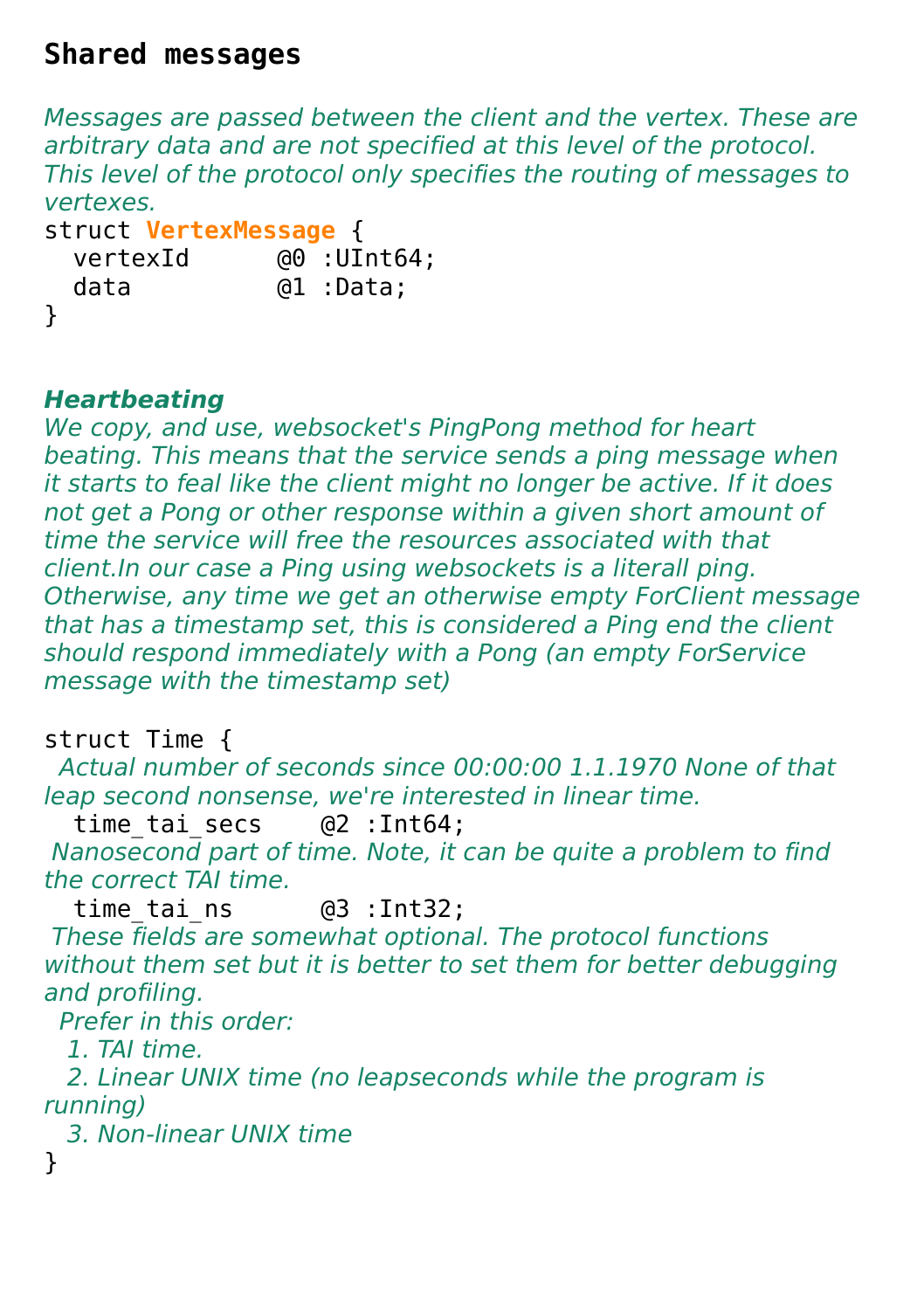### **Updates**

```
Updates originating from the service have negative ids, 
updates origionating from the client have positive ids
struct DataUpdate {
  updateId @0 :Int64;<br>vertexId @1 :UInt64
                  @1 : UInt64;
  mime @2:Text:
   data @3 :Data;
}
Vertexes have ports. These ports can either be connected or 
disconnected.
struct PortUpdate {
   updateId @0 :Int64;
Vertex from wence the port connects
   vertexId @1 :UInt64;
Each port has a direction. Directions are important for walk trees 
which are defined in a higher level of the API.
   direction @2 :Int64;
Ordinarilly there are only 4 directions -1, 1 (up/down), -2, and 2 
(left, right), however other directions are allowed by the protocal 
and may be used, for example by a version control system to link 
to a previous version of a cell or by a citation system to link to a 
source. In these cases it is typical to refer direction 3 to a context 
menu with these choices rather than creating new ports for every 
single purpose.
   connectedVertex :union {
     disconnected @3 :Void;
     closed @4 :Void;
    vertex @5 :Address;<br>symlink @6 :Address;
                   @6 :Address:
   }
}
```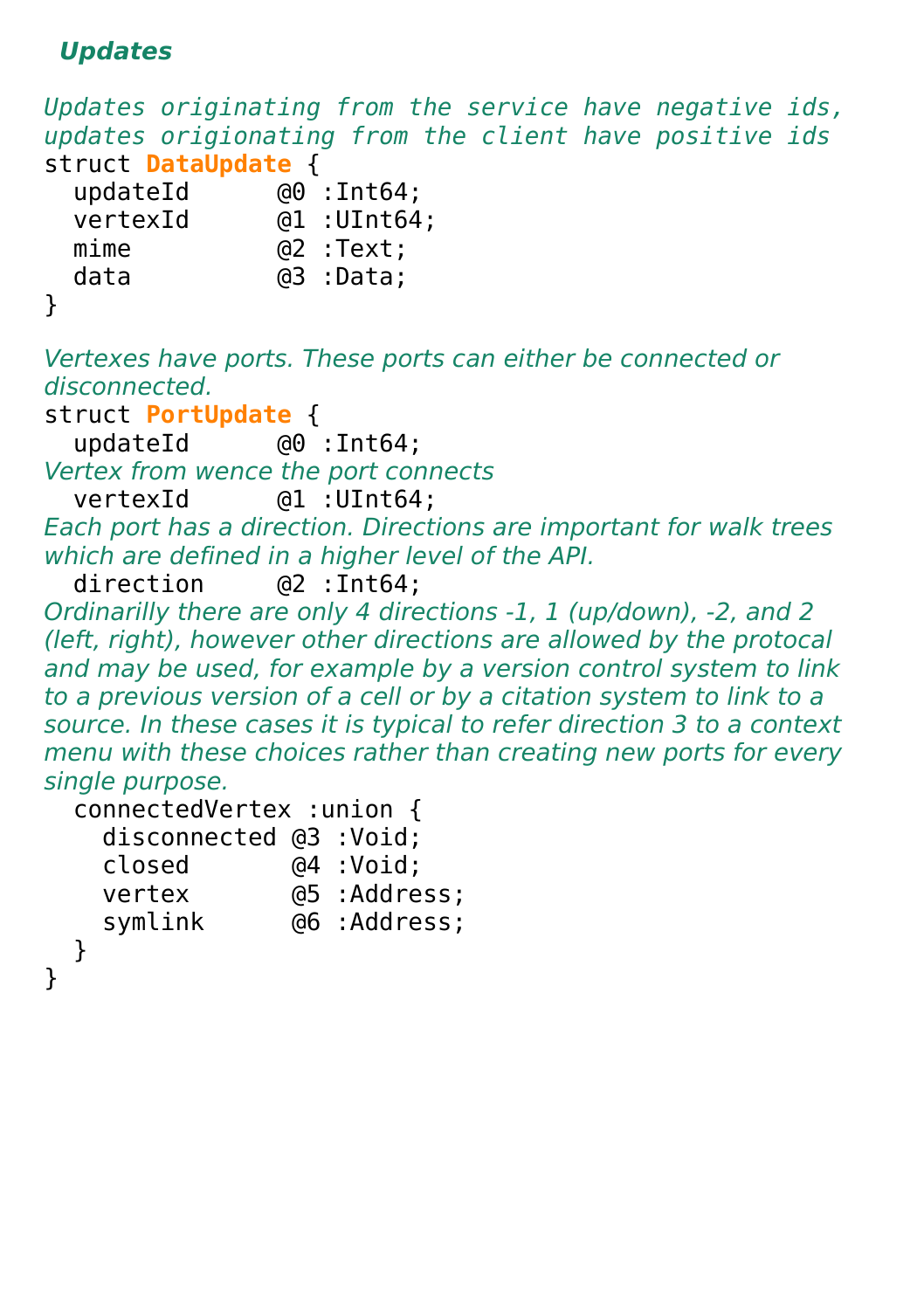struct **EncryptionUpdate** { updateId  $@0$ :Int64;<br>vertexId  $@1$ :UInt64  $@1$  :UInt $64$ :

Blank string for unencrypted, otherwise a list of GNUPG public keys signed by a trusted key. Each public key is then used to encrypt a shared private key ( specific to this vertex ) which is used to encrypt all message data and vertex data. A vertex's data and messages are considered to be end to end encrypted if the keys Text is signed by a trusted key and the messages and data are correctly encrypted by the secret key.

keys @2 :Text;

}